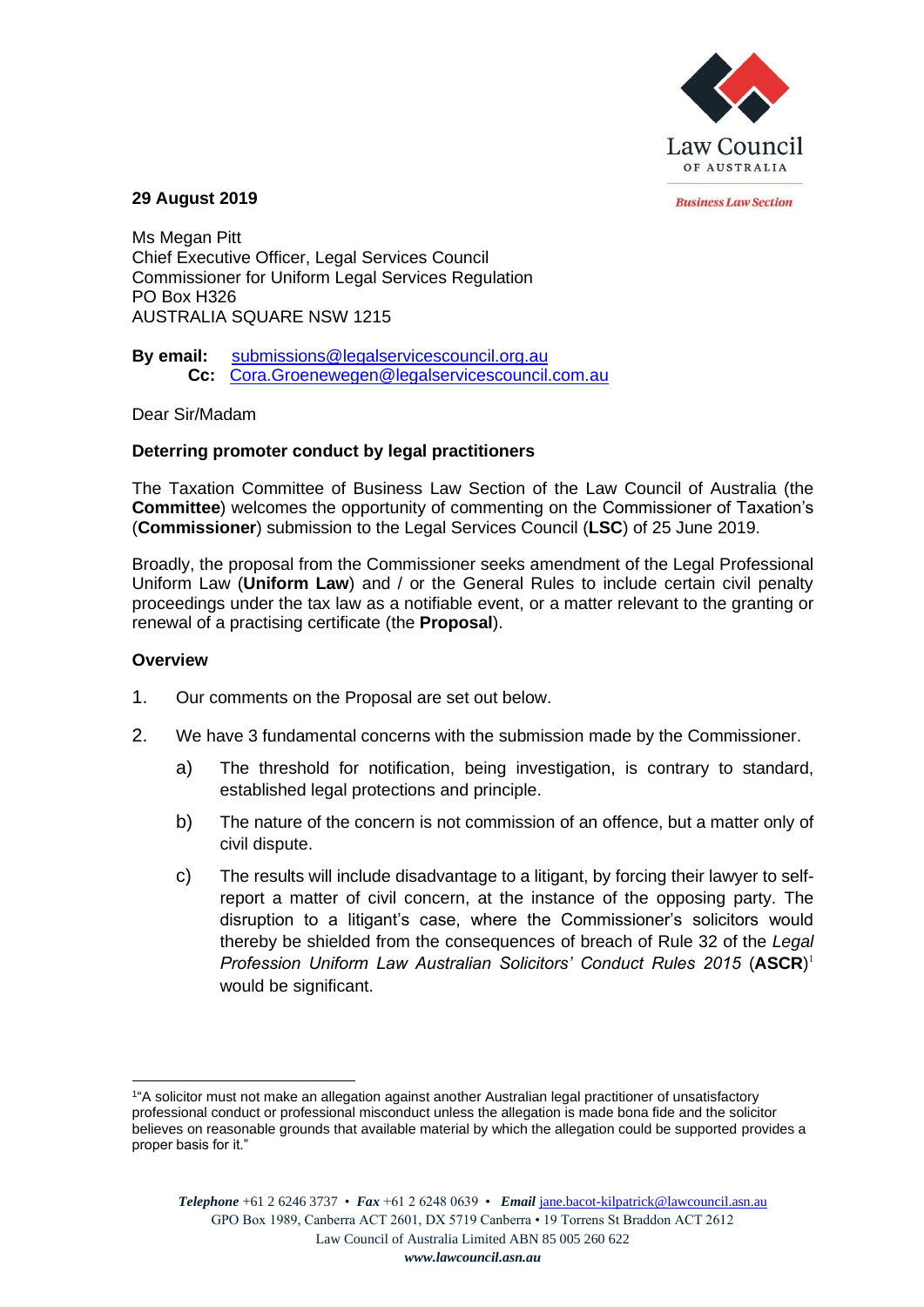## *Investigation is a premature point of report*

- 3. Legal practitioners are not presently required to notify the designated local regulatory authority under section 51 of the Uniform Law of the mere commencement of an investigation. That is principled, and correct.
- 4. The commencement of an investigation is the first part of the process of an investigation. The purpose of an investigation is to ascertain whether there is something serious enough to require a further step.
- 5. Investigations by law enforcement authorities include processes by which persons are eliminated from the scope of the investigation. This may include eliminate, as a person of interest, someone with a similar name or someone who drives a car with a similar licence plate.
- 6. Commencement of an investigation is too unreliable a threshold for a requirement to report.

# *Civil dispute*

- 7. Section 51 is calibrated to deal with offences, not civil disputes.
- 8. The Commissioner does not suggest that the matters he mentions under Division 290 *Taxation Administration Act 1953* (Cth) constitute criminal offences, though they do attract civil penalties. The signal given by the Legislature, by treating these matters as subject to civil penalty, is that they are not of the same class as offending under a criminal statute.
- 9. The Commonwealth thereby gets certain procedural advantages (including a lower standard of proof) in dealing with an allegation.
- 10. The calibration of section 51, as a whole, would be affected by including this type of civil dispute. It could lead to calls for all kinds of civil disputes to be notifiable.
- 11. The Committee does not accept, nor consider appropriate, the statement made by the Commissioner $2$  that our members would not oppose this measure if we were doing the right thing. That seems to pre-suppose, contrary to basic legal protections and principle, that if someone is accused of, or investigated for something, they are presumed to have done it.
- 12. If the calibration of a pivotal provision, section 51, is to be changed, this should not be done piecemeal. It should be done only once the policy signals and wider policy implications have been considered.
- 13. At present, only policy implications in relation to one narrow class of activity is dealt with in a submission by the Commissioner.
- 14. Also, the wider legal community would be unaware of the proposed recalibration of section 51.
- 15. Finally, any current difficulties that the Commissioner may be facing, for example where a lawyer continues to represent a client in circumstances where the lawyer

<sup>2</sup> Commissioner of Taxation's proposal, response to panel entitled "Consultation".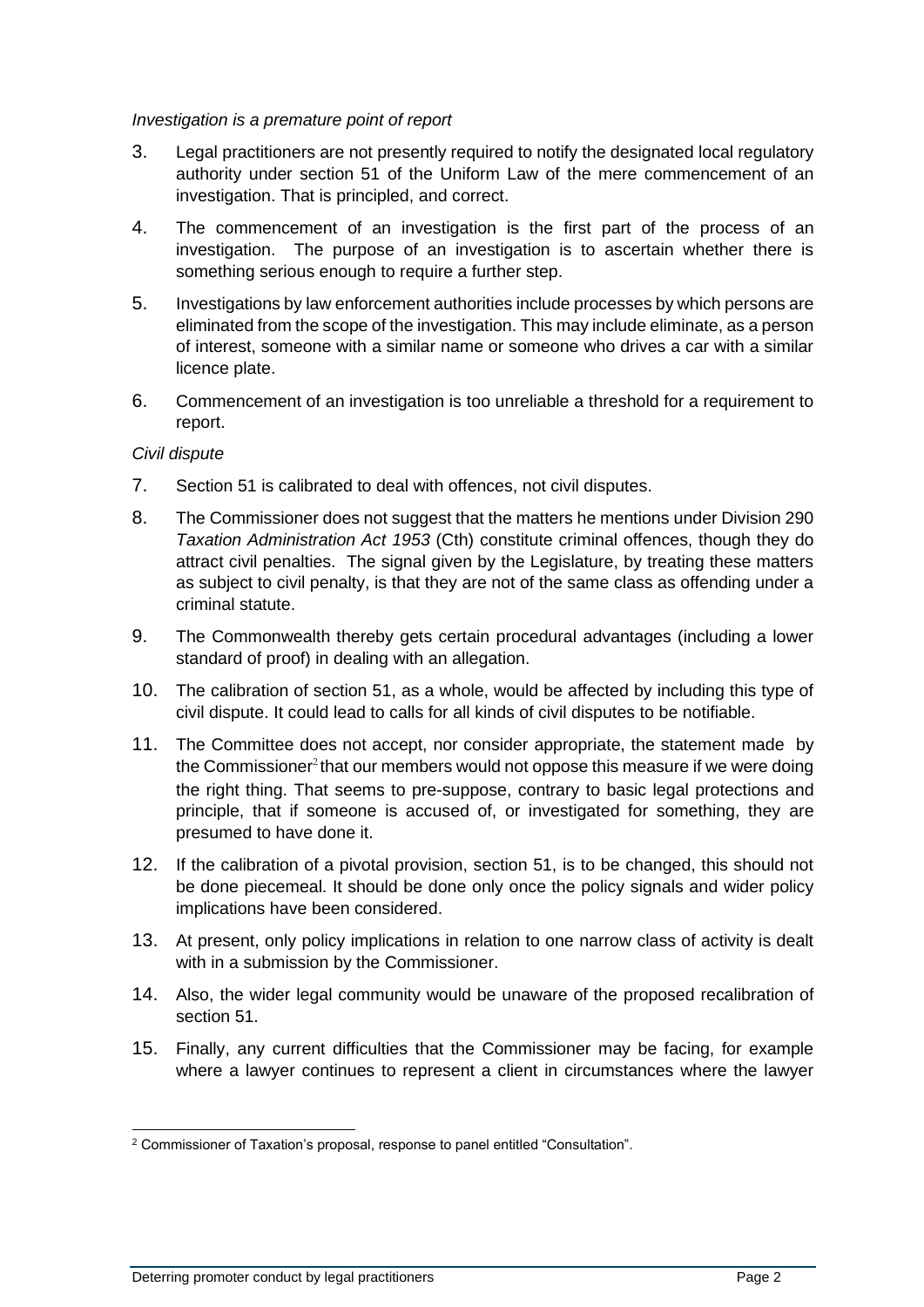apparently has a conflict between their own interests, and their duty to the client, can be resolved in other straightforward ways.

- 16. Changing the calibration of a pivotal provision of the uniform law, to meet a narrow class of difficulty which can be addressed in another way, does not represent good policy.
- 17. We set out a few more details below, but that is the nub of our submission.

### **Detailed Submissions**

- 18. We set out section 51 from the Uniform Law for reference:
	- *51 Statutory condition—to notify certain events*

*(1) It is a statutory condition of an Australian practising certificate granted in this jurisdiction that the holder must notify the designated local regulatory authority in writing within 7 days that—*

> *(a) the holder has been charged with or convicted of a serious offence, a tax offence or an offence specified in the Uniform Rules for the purposes of this section; or*

*(b) a bankruptcy-related event has occurred in relation to the holder; or*

*(c) the holder has become the subject of disciplinary proceedings as a lawyer in a foreign country.*

*(2) The Uniform Rules may specify circumstances in which a notice need not be given under subsection (1).*

*(3) Subsection (1) does not apply to an offence to which section 86 applies.*

*Note*

*Section 86 deals with automatic show cause events. Section 88 provides notification procedures for automatic show cause events for holders of Australian practising certificates.*

- 19. Section 51 only contemplates notification **prior** to conviction if charges are laid in specific criminal cases.
- 20. The Commissioner departs from this policy. Importantly, his proposal would involve notification:
	- a) of a civil penalty proceeding; and
	- b) at a point in time before that proceeding is finalised.
- 21. Such departures from a carefully calibrated policy setting would require strong policy justification.
- 22. Were any such justification to exist, the question could be equally raised as to why notification should not be required of any investigation in respect of a civil proceeding, including a civil penalty or regulatory investigation, such as ASIC matters concerning directors who happen also to be lawyers.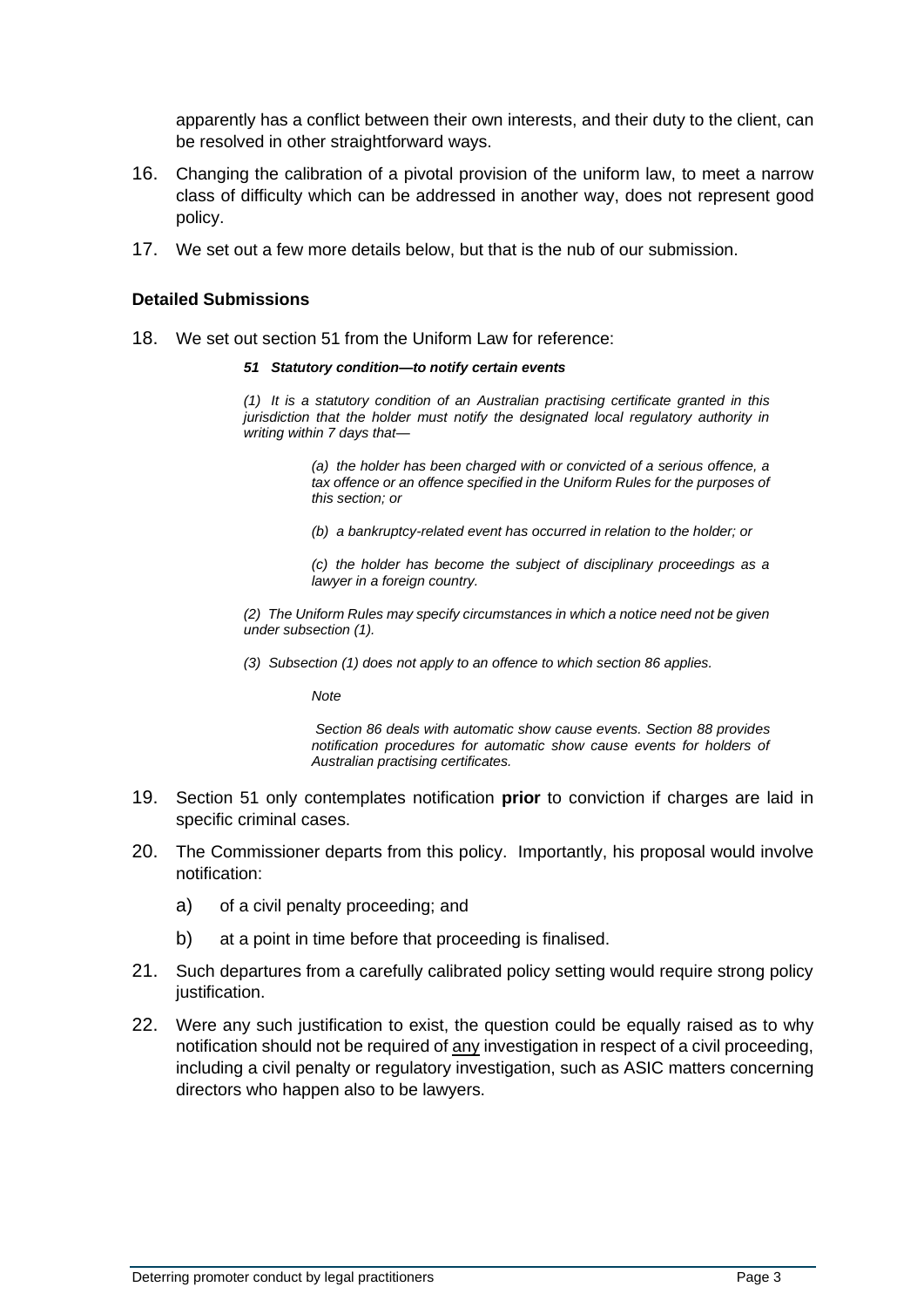- 23. The Commissioner's rationale for the amendment needs to be weighed against other factors, such as the presumption of innocence, the adverse impact on the lawyer pending conclusion of proceedings (or indeed pending conclusion of investigation, since the Commissioner proposes that any investigation be notified), and the lack of any precedent or broader policy justification for notifying civil matters before their conclusion.
- 24. The Commissioner's proposal is over-reach since it apparently requires a lawyer to notify a concern, where their firm is the subject of proceedings, but the individual is not personally involved in the conduct which is the subject of the proceeding.
- 25. It would require notification of an investigation or proceeding in which the defence of the lawyer may succeed on the ground that they were merely providing advice. This aspect of the proposal attacks the recognised public interest in lawyers providing legal advice.
- 26. There is an advice exemption in Division 290.<sup>3</sup> The Committee fears that the current proposal places further pressure on lawyers simply doing their job in providing their honest opinion to a client.<sup>4</sup>
- 27. Finally, this proposal will put legal regulatory bodies in the invidious position of being notified of a matter in which other proceedings are on foot. Those proceedings may be civil penalty proceedings against a practitioner. But we understand that the Commissioner is also concerned about lawyers representing their clients in litigation against the Commissioner, where complaint would be most disruptive.
- 28. Complaints to legal regulators have, unfortunately, become more common in civil proceedings. One side complains about the conduct of a practitioner on the other side, apparently in an attempt to deprive the other side of legal representation.
- 29. It would be unfortunate if the amendment sought were to circumvent Rule 32 of the ASCR. This is the main check on such complaint.
- 30. The practical problems that arise when a legal regulatory body is notified, during civil litigation, of a complaint by one party against the other party's adviser, are well known.
- 31. The legal regulatory body will not have the full facts, yet the notification implies that the body may be expected to undertake further investigation of an ongoing proceeding.
- 32. This in turn may interfere with the conduct of the proceeding. It will put an undue burden on the lawyer involved, by having to contend with two proceedings at once.
- 33. This tends to deprive a client of its chosen representative, in circumstances where a more proportionate response would have been expected.
- 34. It may be that some of the concerns underlying the Commissioner's proposal could be addressed, but by different measures:

<sup>3</sup> Division 290 of Schedule 1 to the *Taxation Administration Act 2953 (Cth)*

<sup>4</sup> Section 290-60(2) provides that an entity is not a promotor of a tax exploitation scheme merely because the entity provides advice about the scheme.